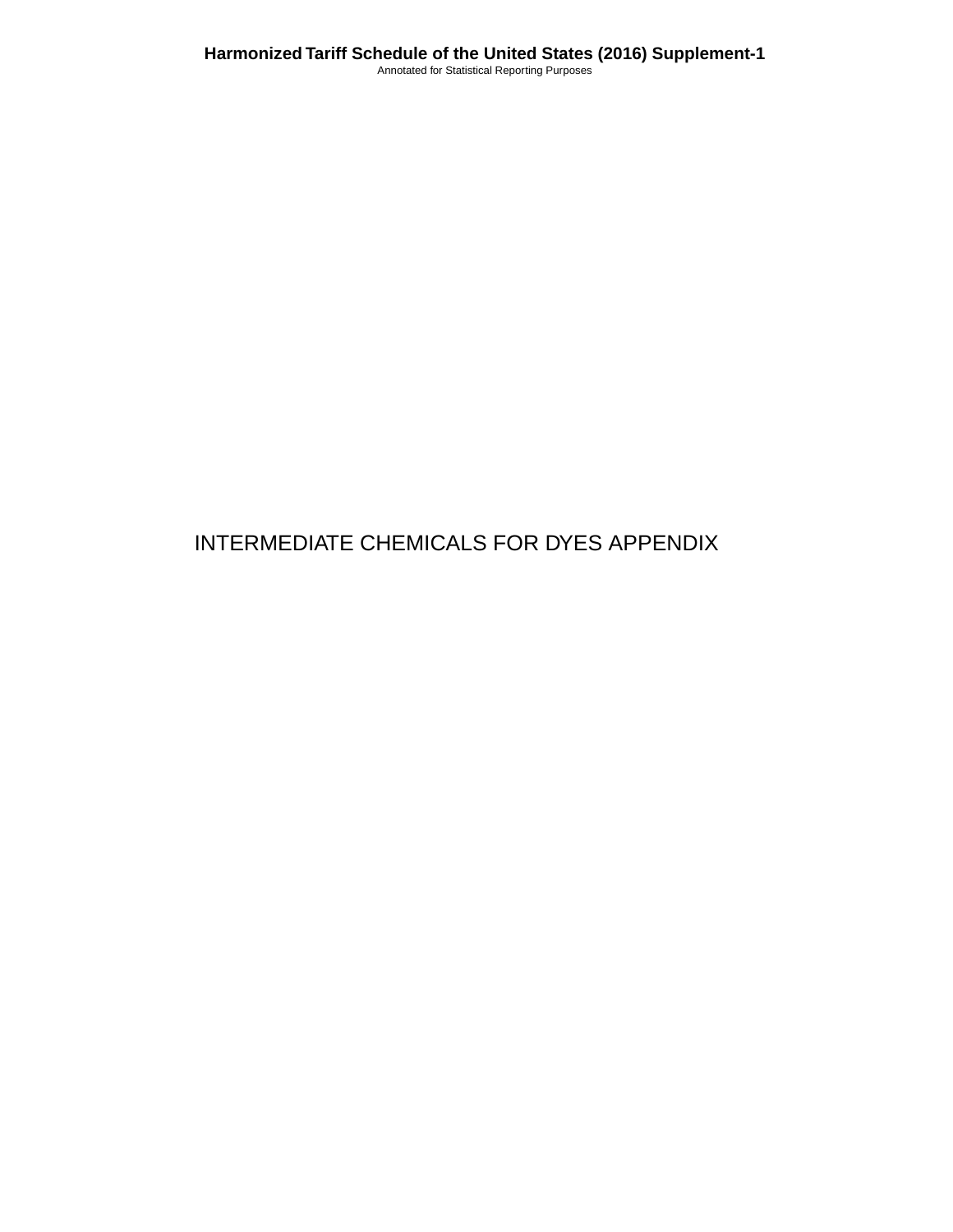## Harmonized Tariff Schedule of the United States (2016) Supplement-1

Annotated for Statistical Reporting Purposes

## INTERMEDIATE CHEMICALS FOR DYES APPENDIX

This appendix enumerates those intermediate chemicals for dyes which are eligible for duty-free treatment under the provisions of general note 14 of the tariff schedule.

 $\overline{2}$ 

| <b>Product Name</b>       | <b>CAS Number</b> |
|---------------------------|-------------------|
|                           |                   |
|                           |                   |
|                           |                   |
|                           |                   |
|                           |                   |
|                           |                   |
|                           |                   |
|                           |                   |
|                           |                   |
|                           |                   |
|                           |                   |
|                           |                   |
|                           |                   |
|                           |                   |
|                           |                   |
|                           |                   |
|                           |                   |
|                           |                   |
|                           |                   |
|                           |                   |
|                           |                   |
|                           |                   |
|                           |                   |
|                           |                   |
|                           |                   |
|                           |                   |
|                           |                   |
|                           |                   |
|                           |                   |
|                           |                   |
|                           |                   |
|                           |                   |
|                           |                   |
|                           |                   |
|                           |                   |
|                           |                   |
|                           |                   |
|                           |                   |
|                           |                   |
|                           |                   |
|                           |                   |
|                           |                   |
|                           |                   |
| Benzamine, 2,4-dimethoxy- |                   |
|                           |                   |
|                           |                   |
|                           |                   |
|                           |                   |
|                           |                   |
|                           |                   |
|                           |                   |
|                           |                   |
|                           |                   |
|                           |                   |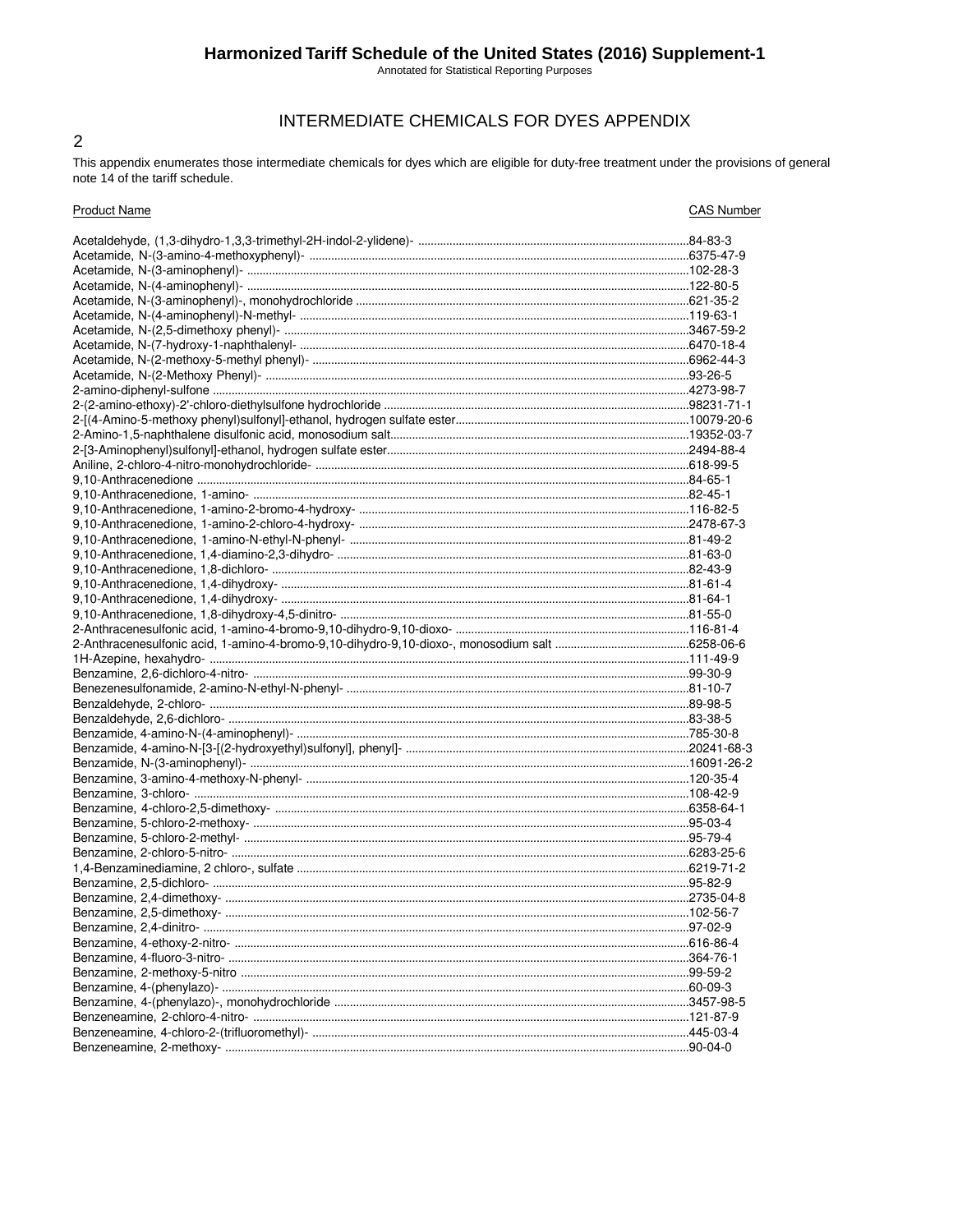## INTERMEDIATE CHEMICALS FOR DYES APPENDIX

| <b>Product Name</b> | <b>CAS Number</b> |
|---------------------|-------------------|
|                     |                   |
|                     |                   |
|                     |                   |
|                     |                   |
|                     |                   |
|                     |                   |
|                     |                   |
|                     |                   |
|                     |                   |
|                     |                   |
|                     |                   |
|                     |                   |
|                     |                   |
|                     |                   |
|                     |                   |
|                     |                   |
|                     |                   |
|                     |                   |
|                     |                   |
|                     |                   |
|                     |                   |
|                     |                   |
|                     |                   |
|                     |                   |
|                     |                   |
|                     |                   |
|                     |                   |
|                     |                   |
|                     |                   |
|                     |                   |
|                     |                   |
|                     |                   |
|                     |                   |
|                     |                   |
|                     |                   |
|                     |                   |
|                     |                   |
|                     |                   |
|                     |                   |
|                     |                   |
|                     |                   |
|                     |                   |
|                     |                   |
|                     |                   |
|                     |                   |
|                     |                   |
|                     |                   |
|                     |                   |
|                     |                   |
|                     |                   |
|                     |                   |
|                     |                   |
|                     |                   |
|                     |                   |
|                     |                   |
|                     |                   |
|                     |                   |
|                     |                   |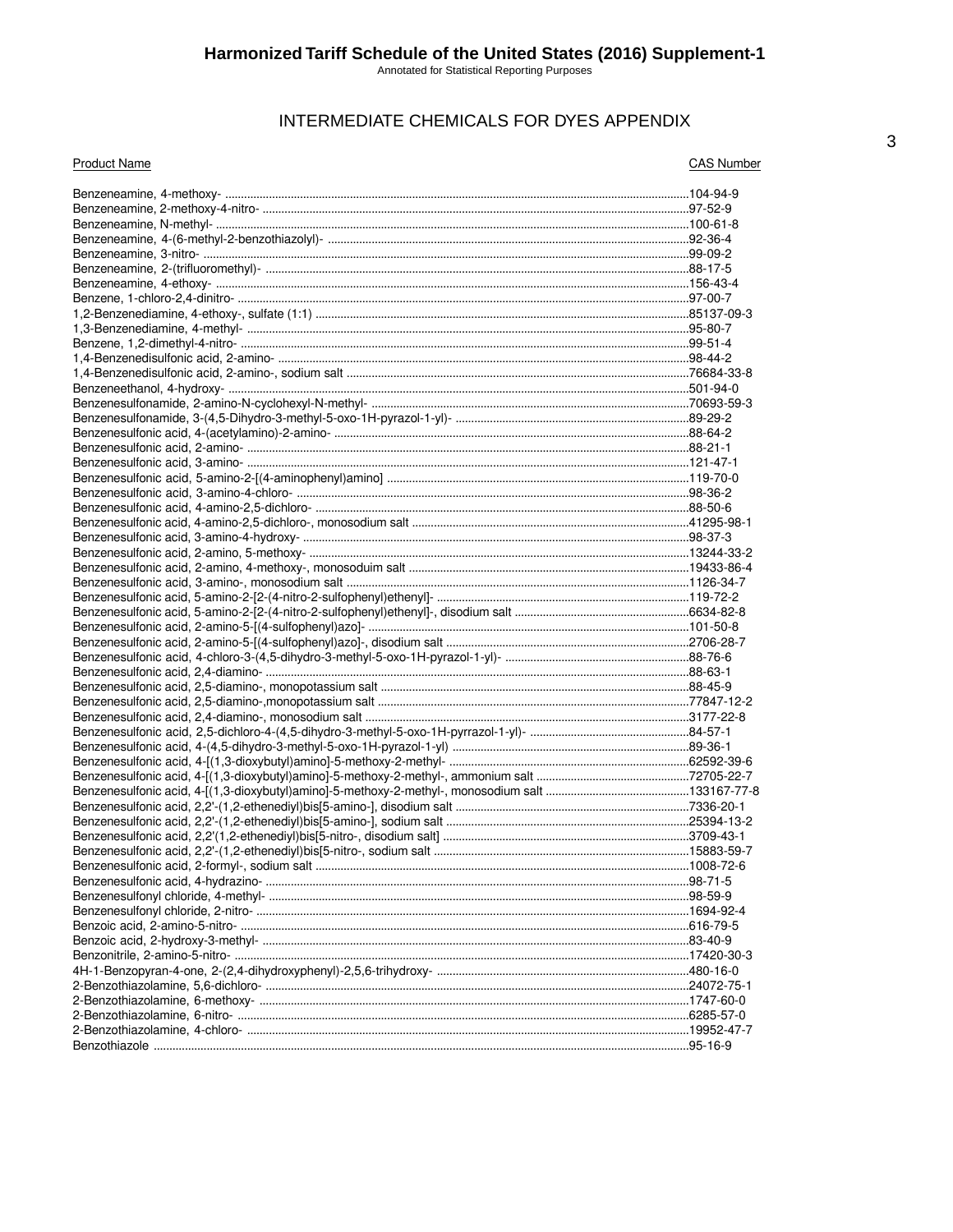Annotated for Statistical Reporting Purposes

## INTERMEDIATE CHEMICALS FOR DYES APPENDIX

#### 4

#### Product Name CAS Number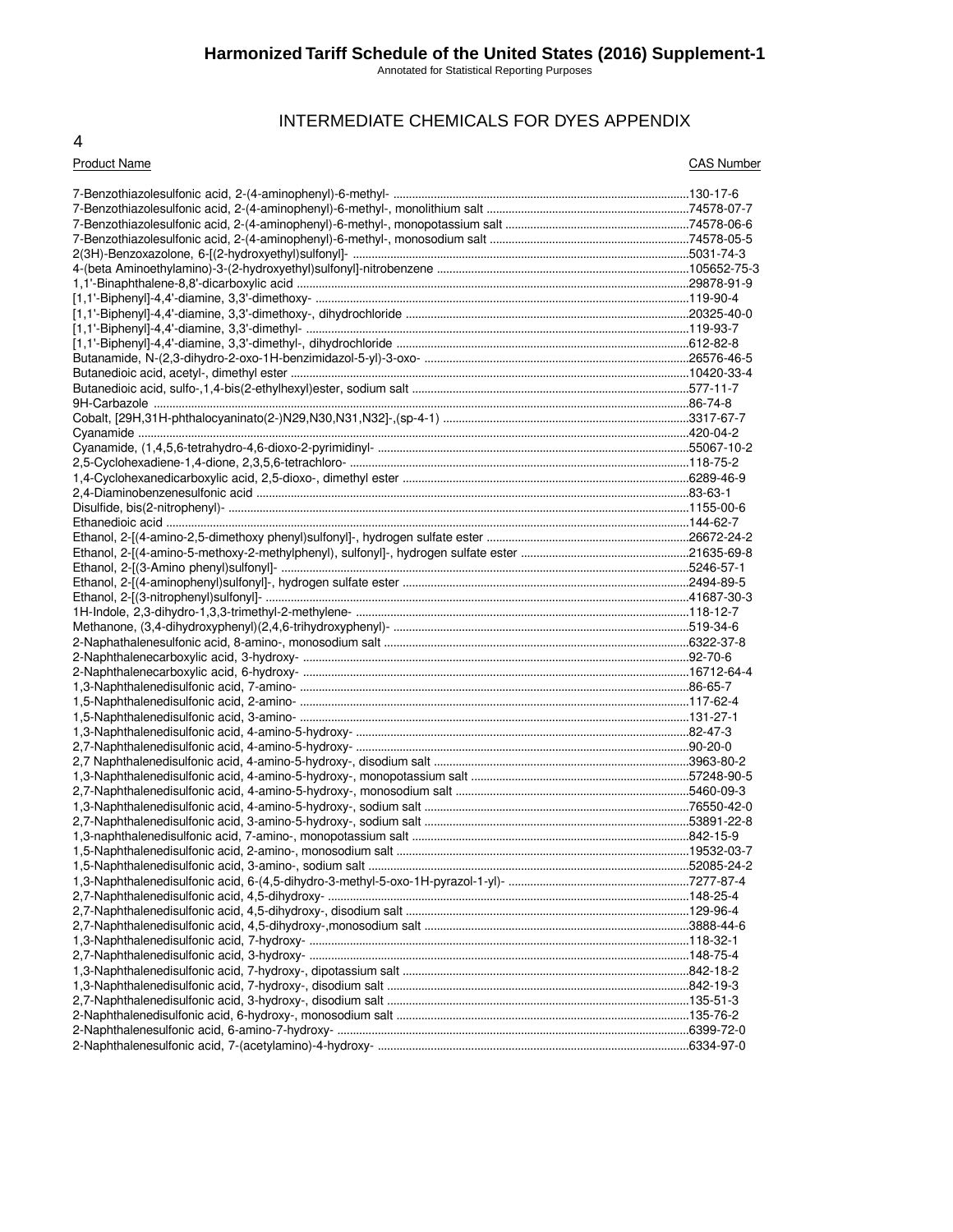Annotated for Statistical Reporting Purposes

## INTERMEDIATE CHEMICALS FOR DYES APPENDIX

#### **Product Name**

**CAS Number**